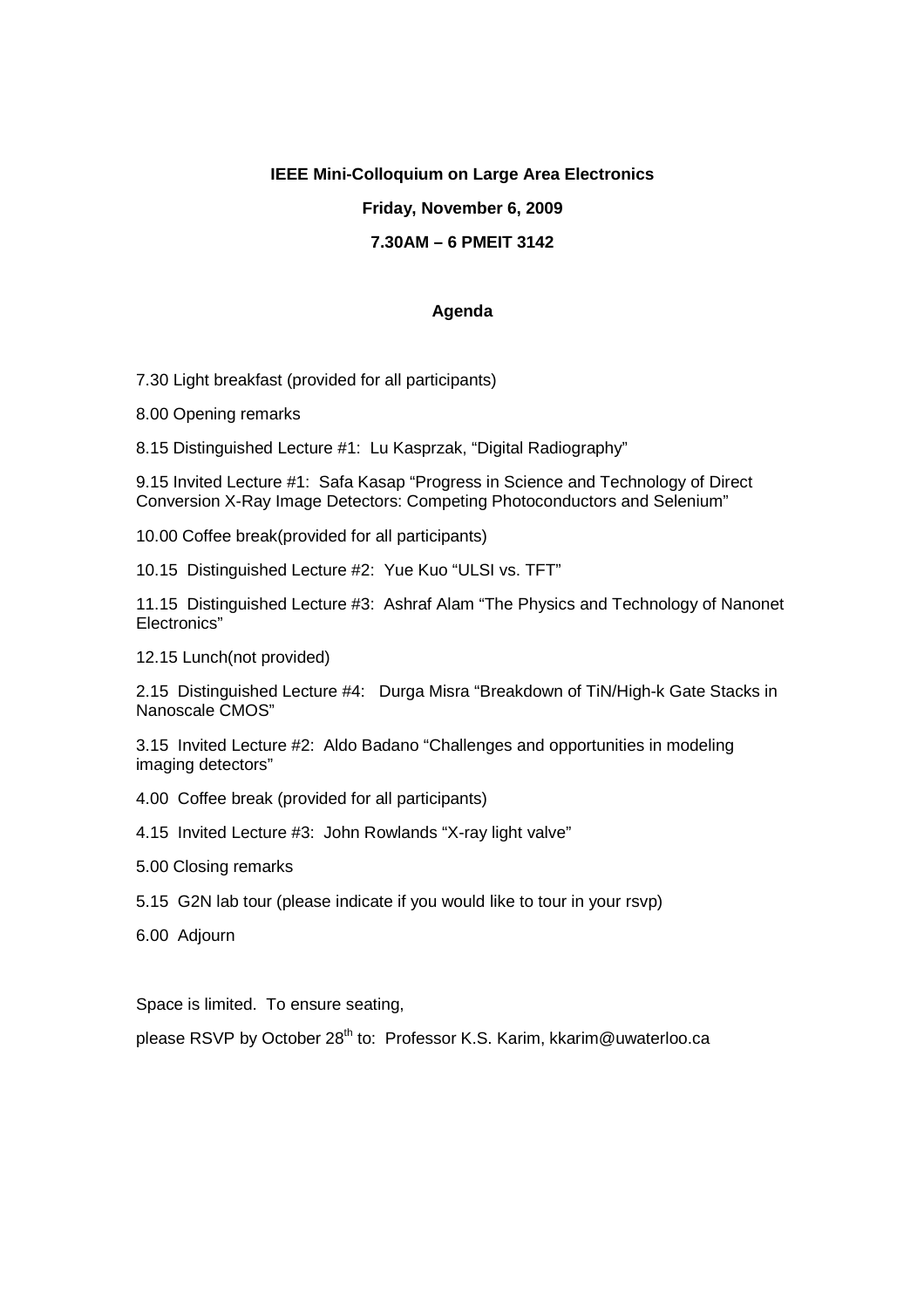# **Distinguished Lecture #1:Digital Radiography by Lu Kasprzak**

Digital Radiography has become pervasive in the past 10 years. Image capture technologies and their applications will be reviewed, with a focus on TFT technology, fill factor, MTF, DQE, FPN and materials used.

# **Distinguished Lecture #2: ULSI vs. TFT by Yue Kuo**

The sales of IC and TFT LCD products reached near US \$300B and \$80B, separately, recently. Currently, the state-of-the-art wafer size of IC is12-inch while that of the TFT mother glass is great than 2 m by 2m. Themass production history of IC is 50 years while that of the large-size TFTarray is 20 years. Therefore, both are highly successful industries.Recently, there are many new developments in the TFT technology that canbroaden applications to beyond pixel driving but without losing thelarge-area fabrication capability. Furthermore, the new copper interconnecttechnology has been developed for both TFT and IC products. This is a goodtime to examine these two technologies and to explore their possible futuredevelopments. The speaker will analyze similarities and differences of thesetechnologies and show examples on how they can learn from each other'sexperience and collaborate in developing future products.

### **Distinguished Lecture #3: The Physics and Technology of Nanonet Electronics by Muhammad A. Alam**

As the future of Moore's law of transistor scaling appears uncertain, Electronics is trying to reinvent itself by broadening its focus to other areas including macroelectronics (electronics of large, possibly flexible and transparent displays), bioelectronics (e.g., nanobio sensors for geomomics, proteomics), and energy-harvesting (e.g., solar cells). In this regard, a material based on nanonets of Carbon Nanotubes or Si/ZnO/SiGe Nanowires have attracted considerable attention. The nanonets act as channel materials for thin-film transistors for flexible/transparent electronics, as sensor elements for label-free bio-sensors, and as transparent top electrode for solar cells. The performance of these Nanonet devices have been good (and sometimes impressive) and various laboratories have reported considerable improvements over the years. A lack of predictive transport models, however, has stymied the translation of laboratory experiments to practical, disruptive technology. The classical theory of bulk semiconductors, developed over last 50 years in close collaboration with experimentalists, device physicists, numerical analysts, and computer scientists, does no longer apply to these new electronic components with spatially inhomogeneous transport properties. In this talk, I will discuss a simple theory of the Nanonets based on 2D percolation and fractal dynamics to show how these simple/intuitive views is challenging conventional wisdom and allowing optimization of nanonet transistors, biosensors, and solar-cells.

# **Distinguished Lecture #4: Breakdown of TiN/High-k Gate Stacks in Nanoscale CMOS by Durga Misra**

Stringent power requirements in the chips by the International Technology Roadmap for Semiconductors (ITRS) dictate replacement of silicon dioxide as it has already reached the direct tunneling regime. Therefore, for high speed and low power applications high-k dielectric materials are being integrated into standard CMOS technologies. At present, reliability requirements of advanced gate stacks with high-k dielectrics are of intensive research interests as these high-k dielectrics needs to meet the silicon dioxide